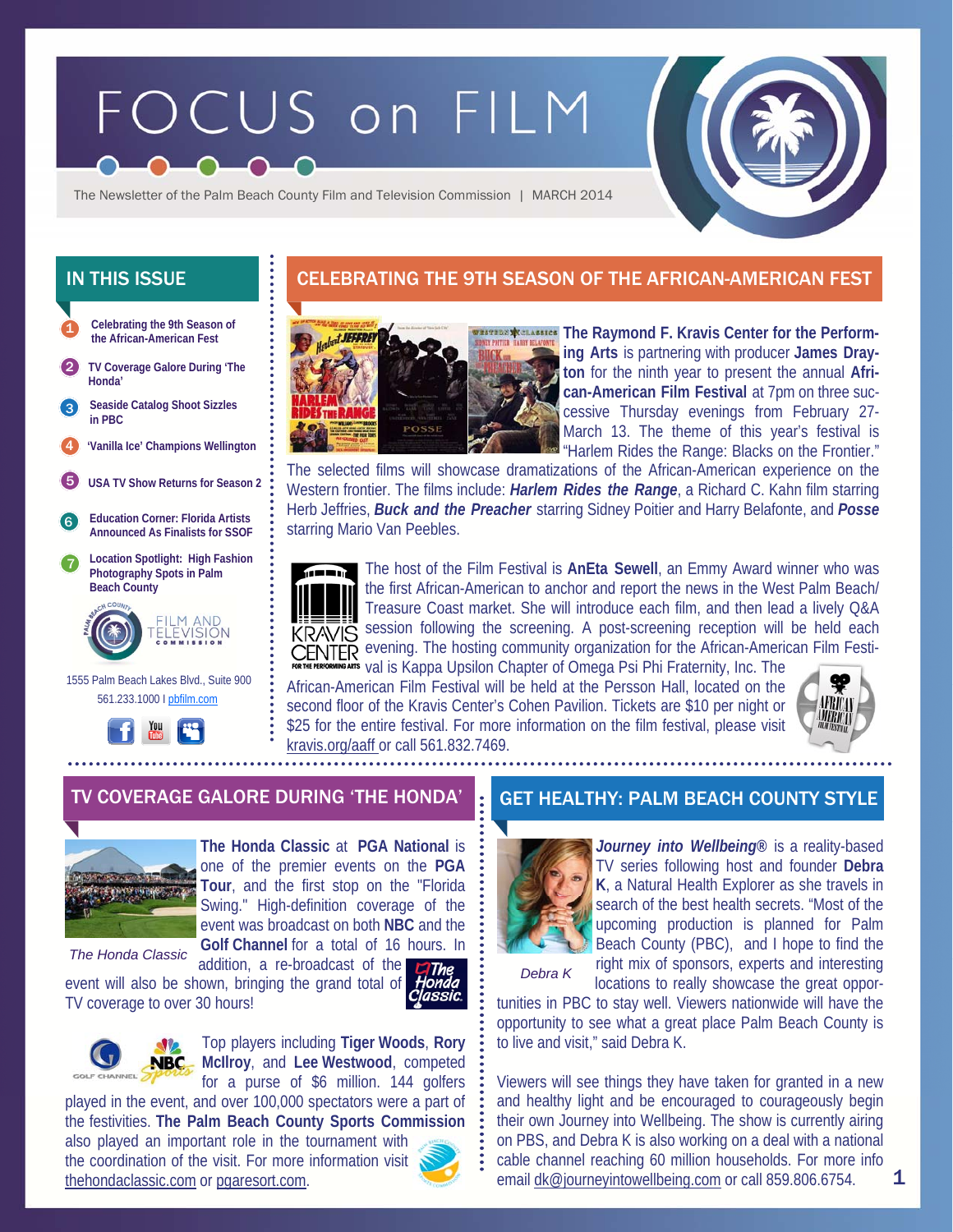FOCUS ON FILM



*West Palm Beach* 

*Boca Raton magazine* is on the front lines of local issues and events in South Florida, covering the lighter side of life like dining news and fashion, to more substantive issues and trends. Recently,

they hired **Micah Kvidt Productions**, a local photography/ videography company to shoot a feature story on a hot new band.

"West Palm Beach is always a great place **TVIDT** to shoot. There are so many different types of environments to photograph in all in one city by the sea," said **Micah Kvidt**. The spread will appear in this month's issue. For more info visit bocamag.com.

#### TAKING VIEWERS AROUND THE WORLD



As the new year began, **MIST Productions** in Boca Raton began to roll out a series of new projects, which had been in development over the past three years. MIST produces *Start From Where You*  Are, a TV show that airs nationally on the **Telos Digital Network**. The show fea-

*Ken Esrig* 

tures guests who have overcome adversity and achieved success. It is also the inspiration for their latest effort, a travel show.

*Millionaire Land* is a showcase for resorts and exotic destinations around the world. Host **Ken Esrig** reports from luxury resorts combining interviews with dramatic footage of jungles, golf courses and beaches. The show has filmed on location in Costa Rica, Sweden, Dominican Republic, Peru and much more. Videos can be seen on You Tube at MIST Productions. In addition, their animation division is working with Digital Media Arts College to generate animated projects such as some Toyota ads

currently in development and a piece the students are doing for the Boca Police Department. For more info visit MISTproductions.net.



## W. PALM OFFERS UP A MAJESTIC BACKDROP SEASIDE CATALOG SHOOT SIZZLES IN PBC



While simply showcasing clothes on models walking the catwalk is one efficient way to market items to consumers, companies also want to emotionally connect with their readers.

Palm Beach Shores One clothing company, Jessica Lon**don**, will do just that with their 2014 Summer Catalog. Models posed in locations such as the beach in **Palm Beach Shores**, and other picturesque locations. Jessica London offers apparel designed to fit and flatter plus size women. The catalog will go out in April, and can be seen on the web.

The locations were easy, clean and beautiful, and staying at the **Hyatt Place** was very convenient, said **Alla Gorelik**, Account Director. For more info visit jessicalondon.com.

#### FLORIDA NOVELS INTO FILM



Emmy award-winning documentary filmmaker **Frank Eberling** gave a special lecture at the Jupiter Branch of the Palm Beach County (PBC) Library System. He examined landmark Florida stories that were

adapted into notable feature films and

*Turkles in PBC* 

discussed the novelists' influences, the book-to-film adaptation process, and the filmmakers. Recent announcements for upcoming Florida productions were the inspiration for this lecture. Some of those productions include *Hoke* from Florida novelist **Charles Willeford** starring **Paul Giamatti**, and *Sick Puppy* by Florida novelist **Carl Hiassen**.

Eberling shot the feature film *Turkles* in PBC, and filmed at many area locations. After the film was completed, the PBC Board of County Commissioners issued a proclamation declaring July 14, 2011 as "Turkles Day" in Palm Beach County. For more info visit frankeberling.com.

#### COOL FILMS AND HOT PARTIES AT THIS YEAR'S PALM BEACH INTERNATIONAL FILM FESTIVAL



**The 19th Annual Palm Beach International Film Festival (PBIFF)** is gearing up for a great year complete with fresh feature films, documentaries, and shorts. Before the festival begins, a special event will be held with motion picture executive and producer **David Picker**. Picker brought The Beatles to the silver screen in *A Hard Day's Night*, and *Help!.* He will be honored at a "**Beatles Beach Ball"** on **Friday, March 7,** at **7pm** at **South Shores Tavern** in **Downtown Lake Worth**. PBC Film Commissioner **Chuck Elderd** will host a conversation with Mr. Picker during the event. A donation of \$50 includes entry to the event, hors d'oeuvres, and cocktails.

**The PBIFF will take place April 3-10, 2014** at venues in Palm Beach County. For more information please INTERNATIONAL visit pbifilmfest.org or call 561.362.0003.



2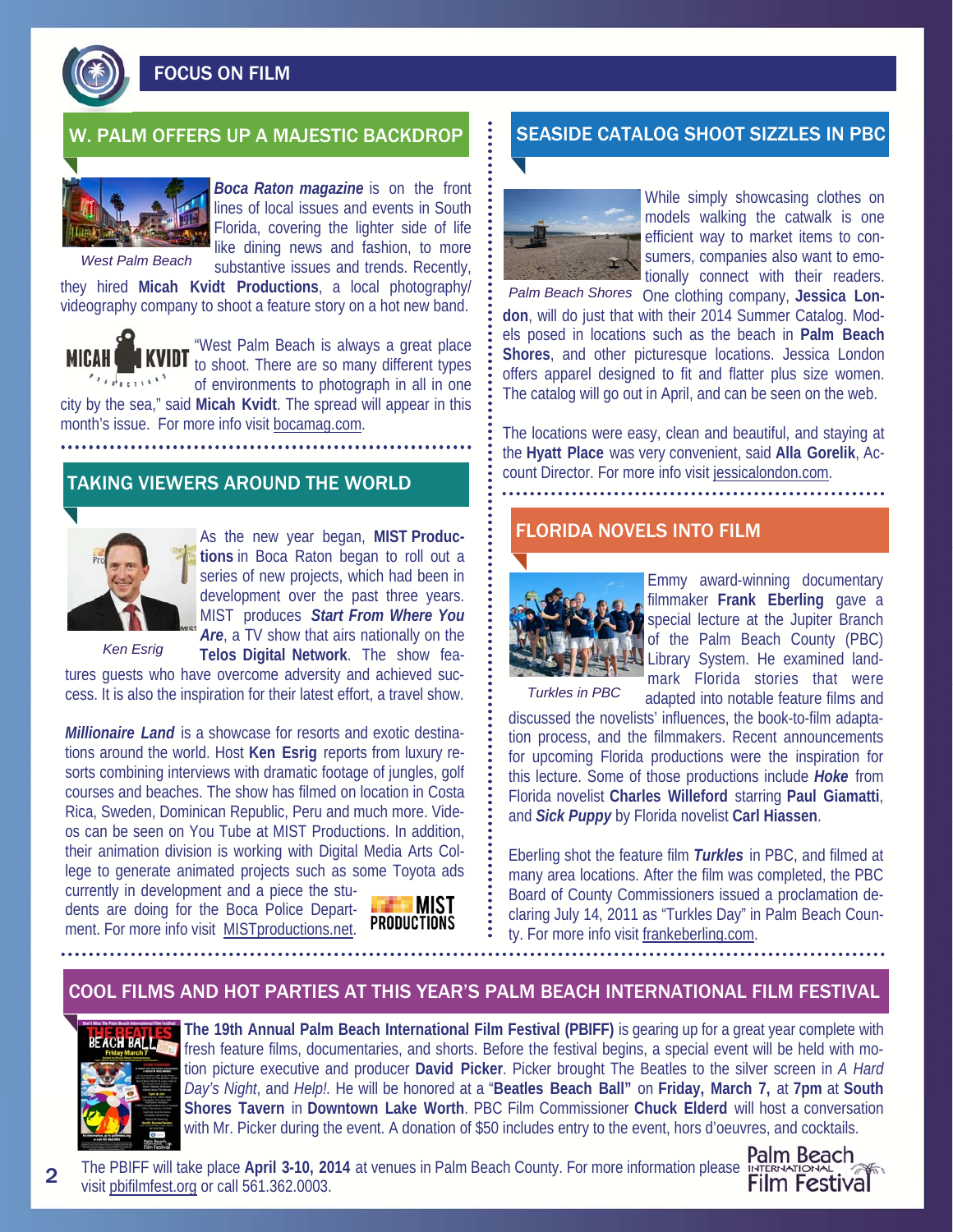

# FORMER MLB STAR COMES TO JUPITER CALLING ALL BURT REYNOLDS FANS



**Harold Reynolds**, former Major League Baseball (MLB) star and current MLB Network star and commentator, along with **David Moller**, Head Groundskeeper of the Boston Red Sox and spokesman for **Scotts Miracle Gro** came to Jupiter Community Park! They were part of a

*Shooting at Jupiter* 

**Community Park Community Park They were part of a : Tom and <br>Commercial and instructional video that : Bubba Lloy** will be used on myFieldTM, a Scotts Miracle Gro feature about baseball field and lawn maintenance to be highlighted on the MLB.com Digital Academy web portal.

The shoot was produced by **Big League Analysis LLC**, the developer and operator of MLB.com Digital Academy, the official on-line youth instructional portal for the MLB. "The Jupiter youth baseball fields were perfect for our video shoot about Scotts Miracle Gro lawn care products," said Producer **Jason Johnson**. MLB.com Digital Academy would be happy to work with youth leagues in Palm Beach County including free introductory Digital Academy products. For more information please visit mlb.com/digitalacademy and click on "Contact."

## 'VANILLA ICE' CHAMPIONS WELLINGTON



Pop icon **Vanilla Ice** aka **Rob Van Winkle** traded in his microphone for a hammer for his reality show, and is now being honored for his contributions! **The Village of Wellington** named Van Winkle "Outstanding Citizen of the Year."

*Rob Van Winkle DIY Network* 

The Wellington Chamber of Commerce said it honored Van Winkle for his "spirit of giving and dedication" to the Village. Van Winkle, a resident for more than a decade, has contributed to several local charities and films his DIY Network show *The Vanilla Ice Project* in Wellington. For more info call 561.233.1000.



**Smokey and the Bandit** fans are in for a treat, as the original 1978 Trans Am from the movie will be featured at the grand opening of **Bubba's East Coast Rods and Customs**! The grand opening will take place on March 22 from 10am-2pm at their new

*Bubba Lloyd Credit: Bubba's East Coast Rods and Customs* 

facility located at the Pennock Industrial Park on Indiantown Road in Jupiter. In addition, Rick Rodriquez and Dave Hall of the Bandit Run will bring the *Smokey and the Bandit* trailer and two police cars from the movie. The event is free to the public.



Bubba's East Coast Rods and Customs is run by the father/son team of Tom and Bubba Lloyd, the hosts of the TV show *Hot Rod Reality*. Along with their crew, they build

*Trans Am* 

dreams for everyone from the average Joe to celebrities. A second TV show, which will be filmed at their

Jupiter facility, will air on a national TV network according to their publicity team. For more info call 561.385.1584.

## USA TV SHOW RETURNS FOR SEASON 2



The original TV series, *Graceland* got renewed for a second season and returned to Palm Beach County to film upcoming scenes! The **USA Network** 

drama is set in Southern California, but is being shot in Florida. The new season starts Summer 2014.

The show delves into the lives of undercover agents from the FBI, Drug Enforcement Agency, and US Customs, who live and operate under one roof (the house got its name because the drug lord from whom the authorities seized the property was known to be an Elvis fan). For info visit usanetwork.com.

# HIGH-END CAR AUCTION RACES TO WEST PALM BEACH



**Barrett-Jackson, "The World's Greatest Collector Car Auctions,™"** is bringing its renowned auction back to Palm Beach County, from April 11-13, 2014 at the South Florida Fairgrounds in West Palm Beach. **Fox Sports One**, **Fox Sports Two**, and **National Geographic** will broadcast more than 20 hours of live, high-definition TV coverage of the auction. Thousands of spectators and collectors are expected to participate in the world-class automotive lifestyle event and witness hundreds of classics, exotics, muscle cars, Hot Rods, contemporary collectibles, and more, as they cross the auction block at No Reserve.

*Barrett-Jackson* 

"We are proud to bring the Barrett-Jackson experience back to Palm Beach," said **Steve Davis**, President of Barrett-Jackson. For more information about this year's event visit barrett-jackson.com.